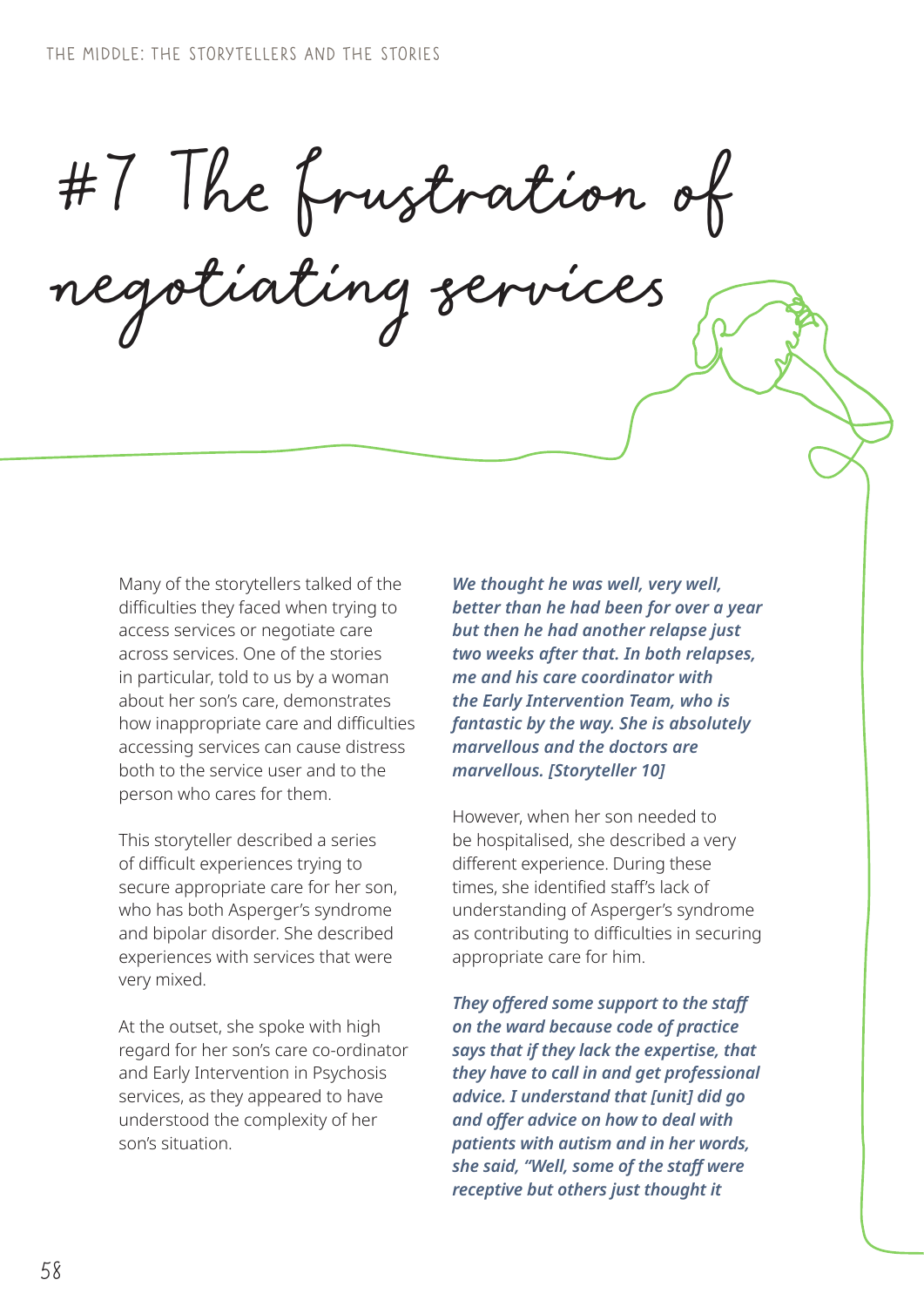*was a waste of time." I can understand that. Not everybody wants… if you don't know anything about autism and you've got somebody who is in their 20s but actually their emotional age is about 12 then they can just seem irritating. We're always blamed for bad parenting.*

On at least one occasion she and her son experienced a significant failure of care. She described the staff's lack of understanding and their resulting failure to appreciate his vulnerability as contributing directly to a sexual assault on the wards.

*He's also gay. While he was on the ward he was groomed by another patient who'd been there for about a day and a half. They knew this. They chased [son] out of the other guy's room at one point and then the guy persuaded [son]. [Son] was consensual to start with and then as it went on, he said, "No." Staff intervened because they found them, they could hear them in the wet room. They called the police. The police came and they asked [son] whether it was consensual and he said, "Yes," so the police went away. The police then forgot to write a report about that so the [name of unit] didn't get it until two and a half days later.* 

*[…] So between the police and the hospital, they failed to keep him safe. […] They were negligent and this again comes back to what I was saying about the lack of communication, that the serious incident investigation report from the highly redecorated version that we saw, makes it plain that the other guy was a risk factor, that he had a history of sexual offences. This information was buried too far down the notes so that staff were not aware of it.* 

Throughout her story, a lack of resources and a lack of beds, in particular, were identified as causing problems for her son, putting him in a number of unsafe situations. For example, following his assault, he was left to spend more time with the perpetrator as there was nowhere else for that person to go.

*So the first time [son] was sent to [name of hospital and area] was when he was assaulted by this other patient, and I call it an assault even though the hospital call it a relationship. The other patient remained on the same ward for 48 hours afterwards. Son was being told not to speak to him although the guy was trying to engage with him in the corridors and communal areas. I mean it was just quite outrageous. [Son] phoned me at one point saying that one of the nurses had threatened to take his leave away if he spoke to this other guy again. I went and asked that nurse about it and they said no they would never have done that. They might have said he would be timed out to his room. Anyway, so that guy had to stay on the same ward for 48 hours because there was no bed available in the trust for them to move him to.*

On another occasion when her son was very unwell and they went to hospital, there were no beds across the country which meant that he was sent home from A&E rather than being admitted for care.

*When we got to A&E, triage saw us very quickly and then we went to sit in the psychiatric liaison waiting room. […] Then we saw the psychiatric liaison nurse after about an hour, which was good. She said, "There are no beds available anywhere, nationally, not even in the private sector. Take him*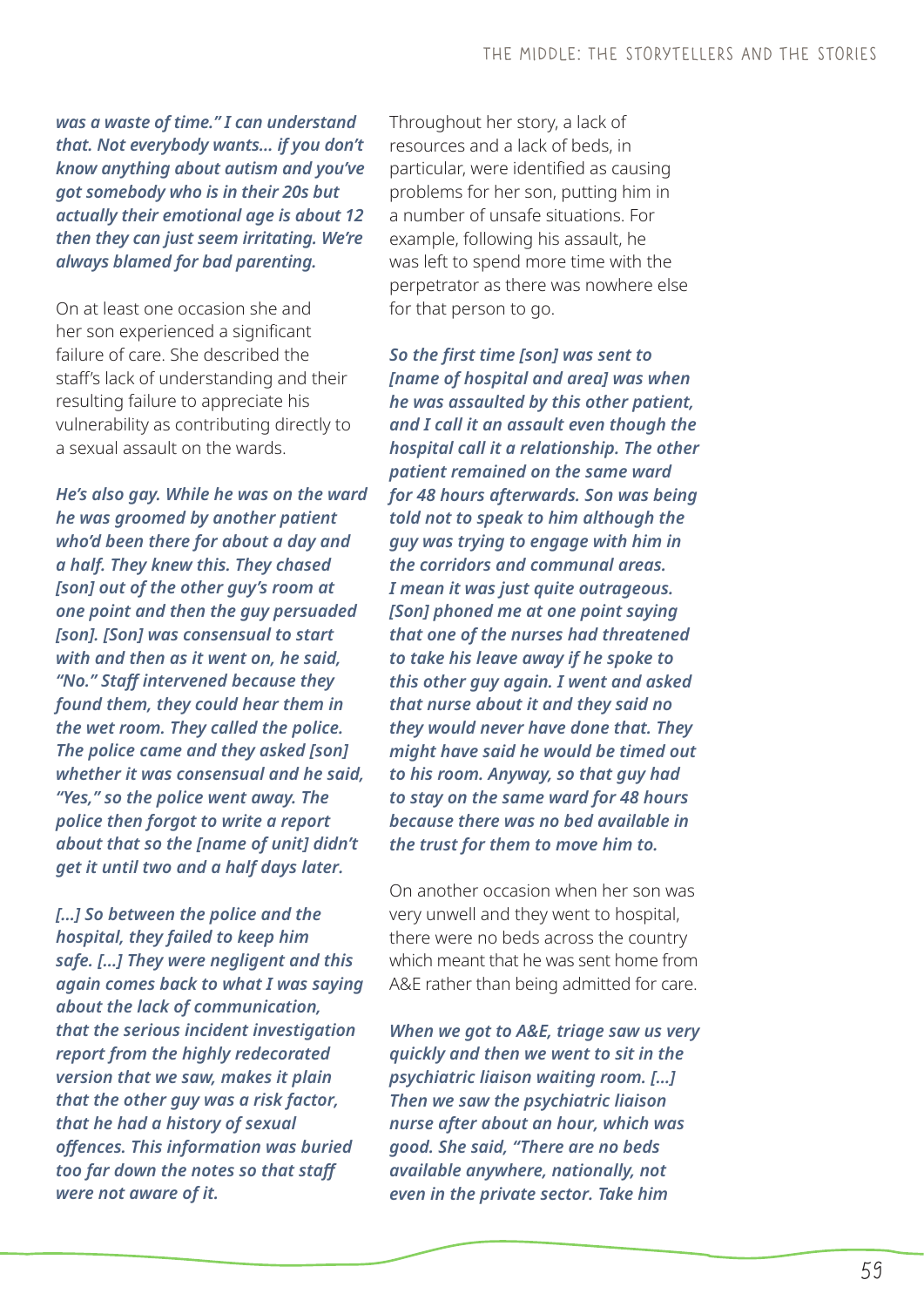*home. Get some over the counter Promethazine". It's an antihistamine in fact but it also helps you sleep and is often used for psychiatric patients to help them sleep, "Get some over the counter Promethazine and I'm sure he'll sleep." I said, "Can I talk to the duty psychiatrist?" and was told, "The duty psychiatrist will tell you exactly the same thing, there are no beds available nationally, not even in the private sector." If he'd been brought in under a Section 136, we'd have got to stay but because he came voluntarily, ill as he was, and he was obviously ill.*

After he was sent home from A&E the situation deteriorated significantly. Antihistamines were an inappropriate response to the situation, and as our storyteller had expected, they did not work.

*Anyway, so we went back home, got the Promethazine, it didn't work. He didn't sleep. […] So he went out about 7:30 in the evening. He kept in touch with me on the phone. Then the last I heard of him before his phone ran out of battery was 11:30 in the evening when he said he was on a train to Watford. So I called the police. I said, "He's not very well and he's in danger of getting himself into situations that could be harmful to him." They couldn't do anything but they took a missing person report. Anyway, he disappeared all night, came back under his own steam at about 7:30 the next morning, very distressed, very agitated, babbling complete nonsense. […] A guy had invited him into his flat, total stranger, and tried to steal his boots off him, chucked him out. Then he approached a taxi driver who got a baseball bat out of his cab and threatened [son] with it. It's kind of a blessing really that he was quite as manic as he was. I think* 

*people wouldn't come too close. […] So he could have come to quite serious harm during that night. He could have done serious harm because he was so out of it.*

The storyteller described her efforts to get her son appropriate care in a safe environment. The stress she was under is palpable throughout, as was her frustration trying to negotiate with healthcare staff who were, at times, very unhelpful. Her negotiations sometimes revealed conflict within the teams who were supporting her son.

*But the biggest problem I have is that the teams don't talk to each other enough, they don't spend enough time on the individual. Or if they do, they're arguing amongst each other and that I found most dispiriting, to be in a wardround meeting where the psychiatrist in charge of [son] has almost shouted at the care coordinator who was doing her best to try and get these forms filled in for the replacement and him almost shouting at her, "It's your job, you do it." She couldn't do it because the nursing staff wouldn't do it.* 

At other times problems emerged where staff in different services did not talk with each other, or with her. This had a disruptive effect on the care he received.

*See now [we] think we've got it sorted out by trial and error that he has medication of the very strong kind that we can apply either as a family or the care home if ever he looks as though he's on the binge of not sleeping. He goes up so fast, two nights without sleep and that will be it. So we did that. That was a learning lesson that any team would have had to try and I understand that psychiatry is a fine art. You try something, see*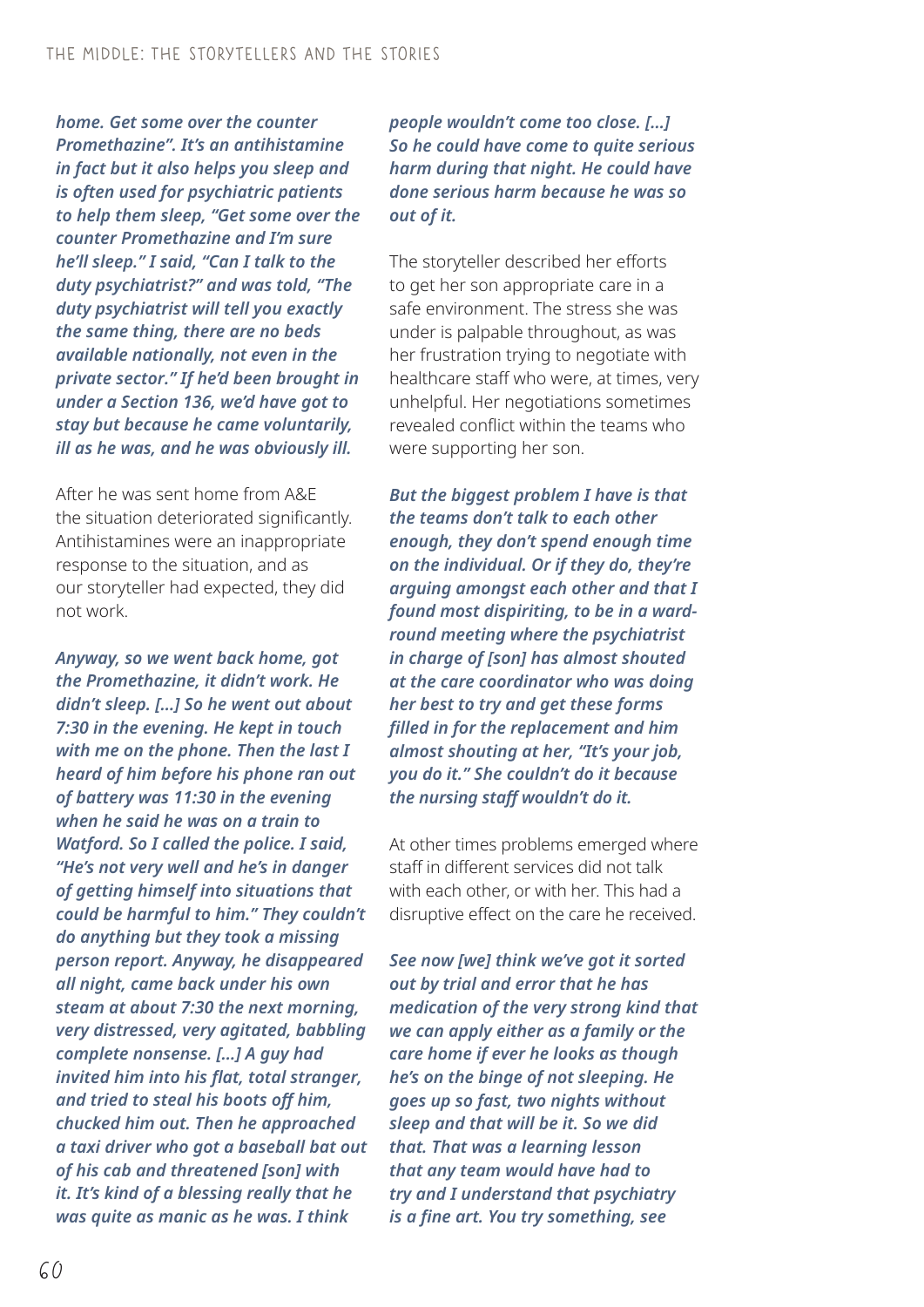*how it works, try something else, see how it works. If you've already tried something in the hospital, noting take Clonazepam away too fast or any Benzodiazepine for him, take it away too fast and he'll start going up again. It's visible within two days. Now, if the hospital knew that, how come the outpatient team didn't know that when they reduced his Risperidone? How can we get no information about what exactly was being given to him in terms of benzos while he was at [name of hospital]? The liaison isn't sufficient. If they're going to put people out from them into the private sector, they have to have much better liaisons.* 

She also described problems that occurred when her son was admitted to a hospital that was out of the local area. When he was placed outside of his 'home' service's catchment area, the local team were no longer inputting into his overall care or being informed of any ongoing treatment. Staff at the out of area hospital refused to talk to her about his care over the phone, which meant that it became difficult for her to understand what was happening to him.

*The care coordinator couldn't go and visit [son] while he was out of area, not allowed to. Her manager won't let her because it's too far away. So while [son] is out of area, the care coordinator doesn't know what's been given to [son]. I don't know what's been given to [son] because if I ring up the place down at [name of the out of area hospital], they say, "We can't give that information out over the telephone. You'll have to come and visit. Talk to the doctor." So I have to take a day off work because the doctor is not there at the weekend. £40 travel as well on a Sunday because you have to have taxis from [name of place] to this place.* 

*What would have been better there is more communication. I just think it is a big problem that the teams are not communicating effectively with each other. There are too many team rivalries, that the hospital staff, lots and lots of them are fantastic. There's a few bloody-minded jobsworth but you get them in any profession.* 

At times, she experienced behaviour from staff that was discriminatory towards her son. Staff assumed that her son did not have capacity to consent to sharing information with her or other services, rather than assessing his capacity to consent. This storyteller was aware of her son's rights under the Mental Capacity Act (2005), in which the emphasis is on assuming that someone has capacity unless proven otherwise.

*A few days after [son] was assaulted, I went charging in there furious to the ward manager, demanding to know how on earth this could have happened while [son] was detained under section on their ward for his own safety and they couldn't keep him safe. Now, instead of just telling me, "There's an enquiry under way and we'll be able to tell you more, we don't know the full facts yet, we will find out and let you know," I would have gone away. Instead, what he said was, "Oh well, there's not much I can tell you because [son] hasn't given his informed consent to share information with you."* 

*So I produced, out of my bag, the informed consent form that I'd already done when I'd previously claimed for some lost property so there was the form. The ward manager said, "Well things are not quite so simple as that because there's also the issue of whether he has capacity to give consent." This is what I'm pursuing as a*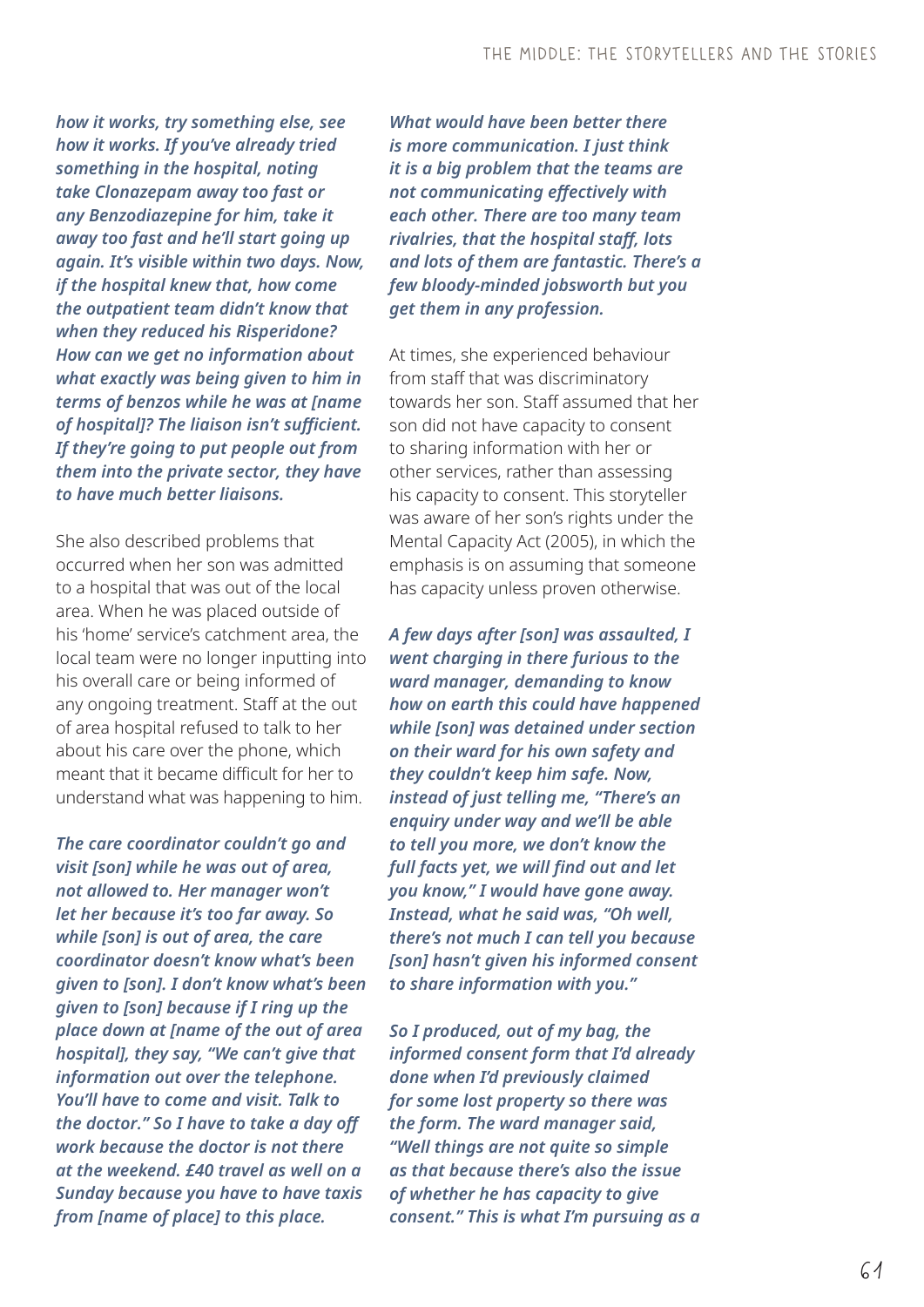*complaint because there's absolute… I mean that's a cavalier way of using the legislation, legislation that's supposed to protect somebody whose interests might be overridden by unscrupulous or overzealous staff and family.* 

*It's supposed to be individual decision based. It's not supposed to be a blanket assumption that this person has no capacity. I don't know the law in detail but I've read enough about it to know that each thing has got to be done as a decision based thing with the proper support and the proper explanations.* 

Our storyteller explained that his capacity had not been formally assessed, and she felt that the staff were working on an assumption that he would not have capacity to make decisions (contrary to the Mental Health Act). She felt angry about this because if they assumed he did not have capacity to make decisions, he would be denied the ability to make choices about his own care.

*But to use it in that way, as a cloak, "You're not going to come past this because we're not going to give you information because it's confidential even though this person has said that they're happy to share the information with their mother, nearest relative, no, you still can't. You still can't because he lacks capacity." So they seem to be hovering around this assumption that [son] lacks capacity for anything. I mean where does that leave people who are locked on wards? I'm still outraged by it.*

A number of times, she felt that her own experiences of caring for her son and the expertise she had gained through doing that were ignored or belittled.

*But there is a kind of ethos at the [name of hospital], not on triage, we've now sampled three of the four wards, a kind of ethos on certainly [ward], where [son] was ten months, that carers are an unnecessary intrusion. The involvement of carers I know is part of the triangle of care, it's part of the Trust's policy […] No, it doesn't happen. It happens with the community team because the community care coordinators are fantastic but they're overworked.*

*So for example, one thing that I suggested to them, because they kept saying, "[Son], don't do this. [Son], don't do that. [Son], if you want to come off one to one, you've got to stop doing blah, blah, blah." I said, "Look, why not give [him] a list of three things or five things that you would like him to do every day. If he succeeds in doing it, give him a reward." "We can't give rewards here."*

 *I said, "Well look, he likes poetry, just Google a poem and print it out. That will take 30 seconds and he'll take it away and read it." They did it for about two days. It's alright, I kept doing it. I sent him a text poem every day. But you would have thought just finding something that an individual patient actually likes, showing that you're actually paying attention, that you care, could actually alleviate half an hour's worth of struggle.*

Several times in her narrative she explained that because her son's situation was complicated, a flexible approach that was able to take into account his Asperger's syndrome would have been best for him. In particular, she identified points in her son's treatment in which staff were unwilling to see him as an individual and insisted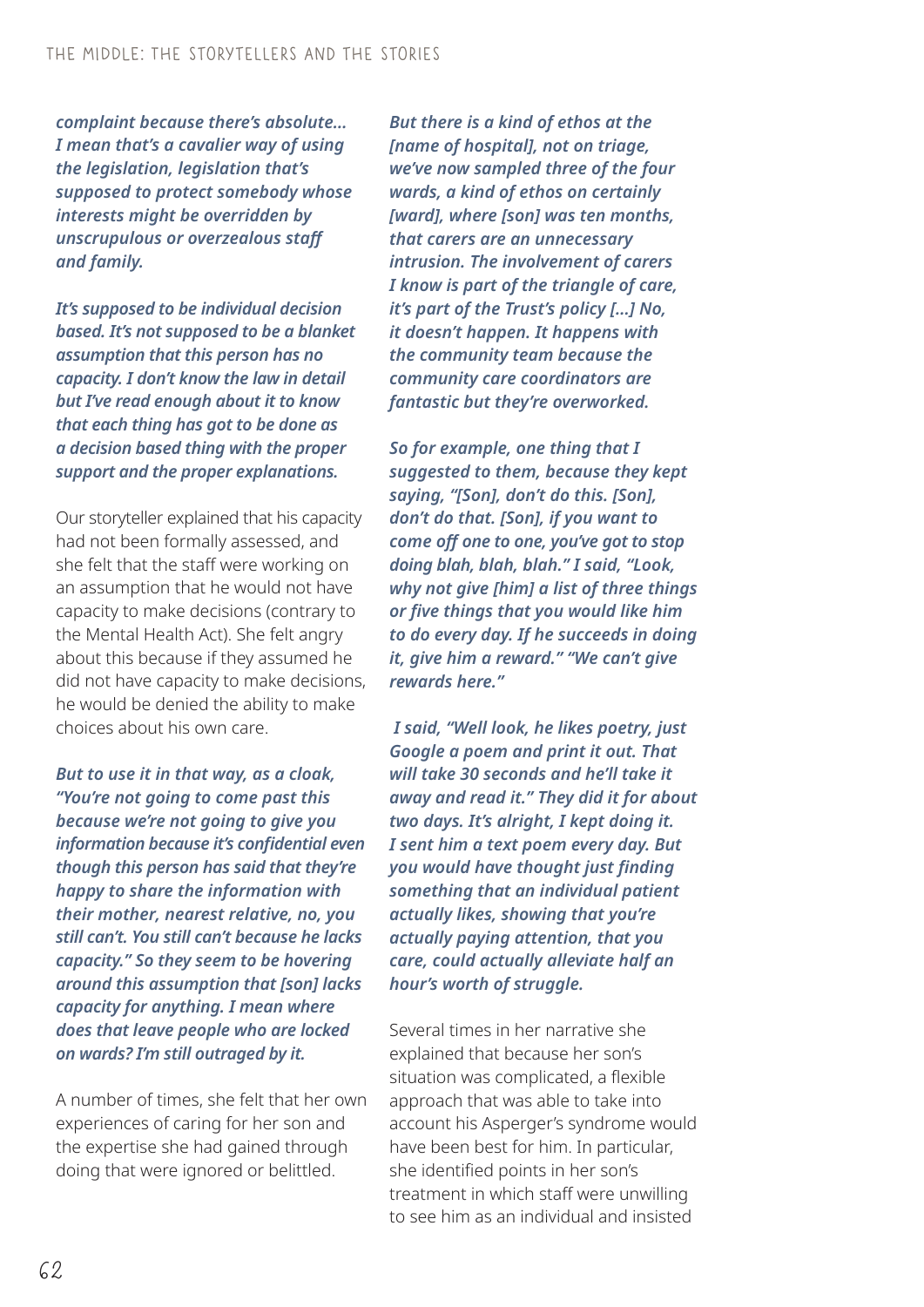on applying strict rules to him which were likely to exacerbate, rather than calm, the situation.

*…if you're on one-to-one [observation] on that particular ward in the [hospital], that particular ward follows [hospital] policy to the letter. If you're on one to one, you're not allowed off the end of the ward, not even down to the garden, not even with an escort. You have an escort stuck to you 3ft away and yet they kept him in there 32 days. […] No fresh air at all in the hottest time of the year. No fresh air and no exercise. There's a gym in the basement but no. It took four and a half months to get the referral for [son] to go to the gym but you can't go to the gym if you're on one-to-one. You can't go to the garden if you're on one-to-one even though the garden is enclosed now. It's absolutely shocking.* 

*I kept saying, "What [son] needs is… look, you've got somebody who is there on one-to-one with him for his protection, not because he's getting violent." Well, maybe he did because fights did break out but, "You've got one person who's assigned to him, why can that one person not take him down to the garden? Why can that person not take him down to the gym?" "Oh no, this is the policy and if you start bending the rules…" This is what the nurses told me.* 

*"If you start bending the rules for one patient then you have arguments with every other patient." One size fits all. But what you needed was something in the middle, a part of policy. This is another type of observation.*

Through her narrative it was clear that this storyteller has become knowledgeable about many aspects of mental healthcare, likely as a consequence of needing to negotiate a complicated system while attempting to secure appropriate, safe care for her son. While talking to us she was able to quote figures and findings from official reports on different aspects. For example, she had this to say about hospital beds:

*Other things that could help? The CCGs and [Trust] build appropriate hospital accommodation for at least 20 people, if not more because if the Crisp Report is correct and 16% of patients who are currently on acute wards are well enough to be discharged but there isn't anywhere for them to go, then that would alleviate the pressure on the beds if there was somewhere for those patients to be discharged to but that's a political one. I mean it's a huge thing.* 

*The reason why [service] are spending three times as much… the beds at the [private hospital], the ward had 17 patients on it and each of those patients on just that ward was an NHS patient at more than £500 a night. […] It's only going to get worse but [Trust] could actually make things a lot better for people in the London area by providing the hospital beds that are needed.* 

*So they either have to build a new acute hospital or they have to build the accommodation for that 16% of people who are well enough to be discharged so that they're not at over 100% capacity.* 

*We know that it's over 100% sometimes because occasionally you'll find somebody who hasn't been quite discharged, camping out in one of the sitting rooms because there are no beds.*